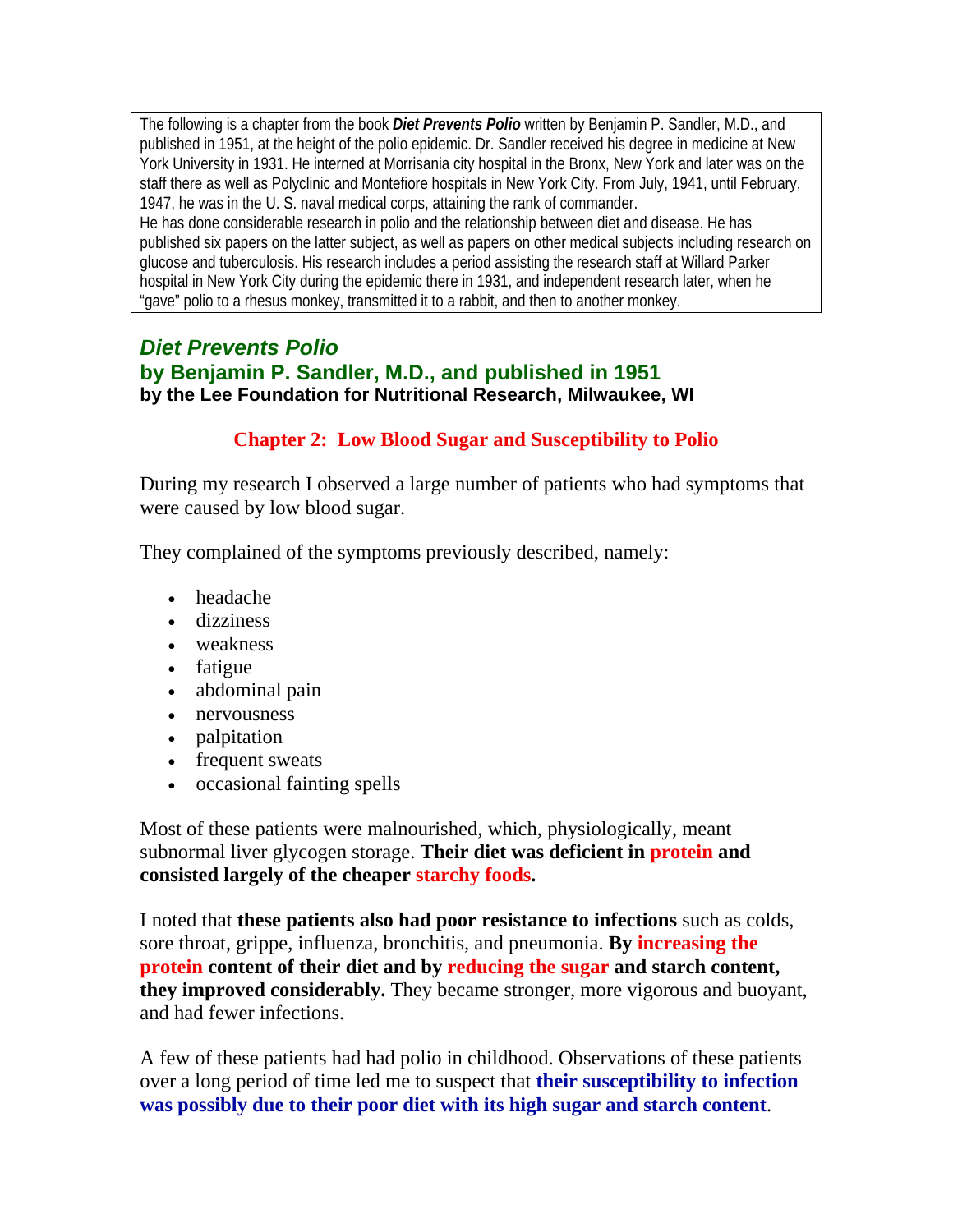Their increased resistance to infection with a better diet confirmed this suspicion. It then occurred to me that their susceptibility to polio could be explained on a similar dietary basis.

# Specifically, **I suspected that children and adults contracted polio because of low blood sugar brought on by a diet containing sugar and starch.**

I reasoned that the polio virus was able to cross tissue barriers, reach the brain and spinal cord, invade the nerve cells, damage or destroy them and cause paralysis. And I further reasoned that if the blood sugar never fell below 80 mg polio could never result.

I suspected that during a polio epidemic only those children and adults who experienced periods of low blood sugar would contract the disease and that those **individuals who were in actual contact with the virus but who maintained normal blood sugar levels would not contract the disease**.

Thus, it remained to prove that low blood sugar could be a factor in susceptibility to polio. And, after this had been proved, the following questions had to be answered:

- **What causes low blood sugar in humans?**
- **How can low blood sugar be prevented?**

The prevention of low blood sugar would thus mean the prevention of polio.

Before describing the experiments performed, I should like to make a preliminary summary and state without reserve that:

- 1. **Low blood sugar is a factor of susceptibility to polio.**
- 2. **Low blood sugar occurs frequently in children and adults and is caused chiefly by a dietary error, namely, the consumption of sugar and starch**
- 3. **Correction of this dietary error will prevent low blood sugar and thus prevent polio.**

An experimental method to prove that low blood sugar was a factor of susceptibility to polio was readily available.

**In 1938, the only laboratory animal that could contract polio by experimental inoculation was the monkey.**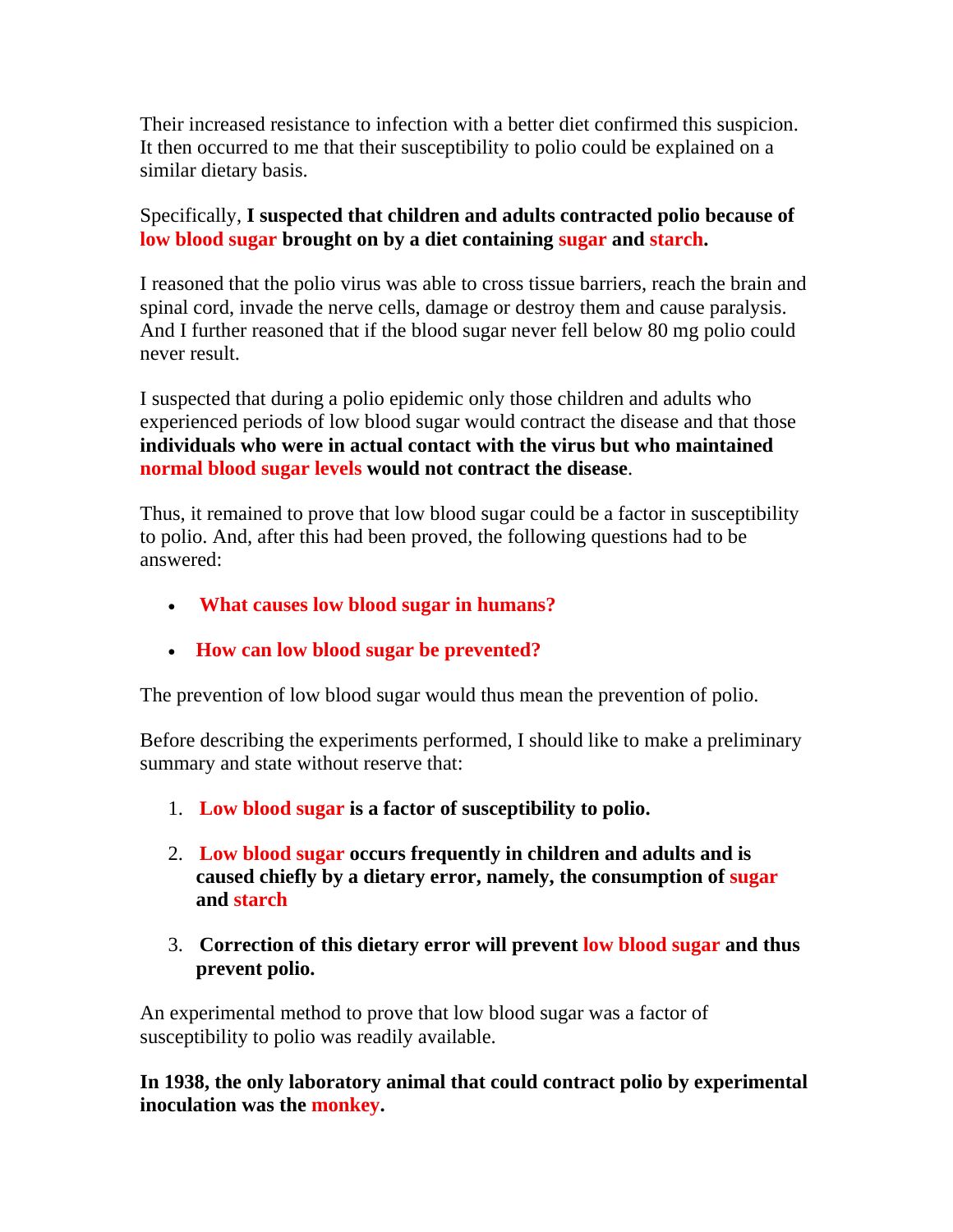All other laboratory animals were completely resistant to the polio virus. The rabbit is one of these resistant animals.

### **Without knowing the blood sugar range in the monkey and rabbit, it was suspected that the blood sugar in the monkey reached lower levels than in the rabbit.**

These suspicions were found to have a basis in fact through the investigations of Drs. Jungeblut and Resnick of Columbia University who studied blood sugar levels in monkeys, and through the investigations of Drs. du Vigneaud and Karr of Cornell University who studied blood sugar levels in rabbits.

In monkeys, blood sugar values as low as 50 mg. were observed, whereas in the rabbit, values below 100 mg. were never observed. In numerous determinations made on rabbits I have never obtained values below 100 mg.

It was therefore concluded that the susceptibility of the monkey to the polio virus was due to the fact that its blood sugar fell to subnormal values, and that the resistance of the rabbit might be associated with the fact that its blood sugar never fell below 100 mg, and that at this concentration **cellular oxidation of glucose** in the nervous system and other organs would be maintained at such a level as to enable the cells to protect themselves against invasion by the virus.

Physiologists have stated that the normal blood sugar level of 80 mg. holds true for all mammals.

The next step was to **lower the blood sugar of the rabbit** to subnormal values with insulin injections, and then inoculate the rabbit with polio virus. **This was done and it was found that the rabbits became infected and developed the disease**.

The details of these experiments were published in the **American Journal of Pathology, January, 1941.** 

Some rabbits showed signs of infection 8 to 10 hours after inoculation. I wish to stress this short period of incubation in the rabbit because it demonstrates that polio can develop in a short period of time. This is important, as we shall learn later, when we discuss the **onset of polio in humans within 24 hours after severe physical exertion.**

The rabbit is also resistant to the dog distemper virus. One of the largest research laboratories has conducted much research with this virus and when I informed the members of the staff about my success in inoculating rabbits with polio virus after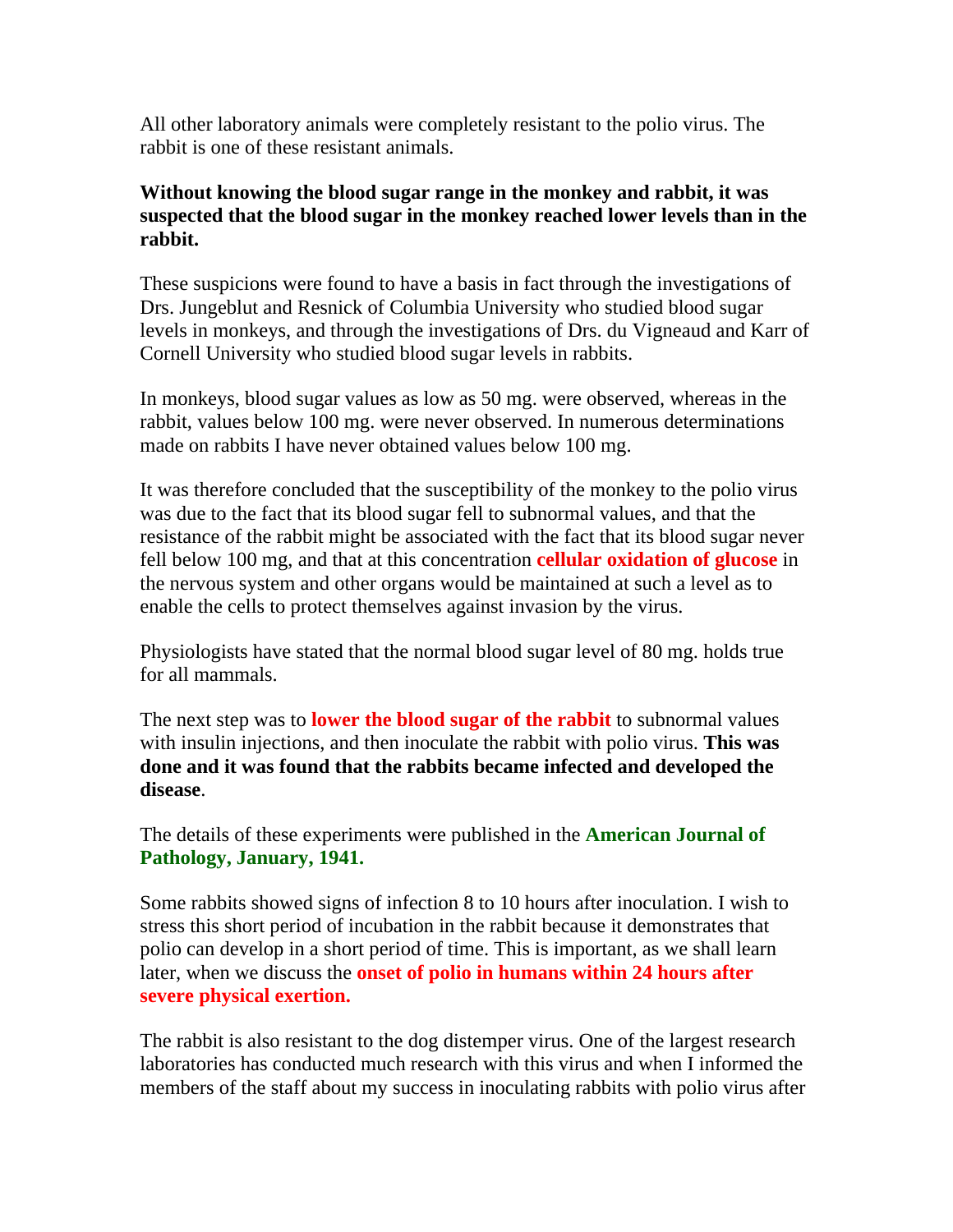lowering the blood sugar, they inoculated rabbits with the dog distemper virus after insulin and reported to me that they observed signs of infection in the rabbit for the first time.

### **This corroborating experiment indicates that low blood sugar may cause susceptibility to many infections**.

I was thus satisfied that low blood sugar was a factor of susceptibility to the polio virus in monkeys, and that rabbits could be rendered susceptible after their blood sugar was lowered with insulin

(Insulin, as you probably know, is the hormone which diabetics inject into themselves in order to keep their blood sugar within normal range. It is a quickacting drug and can lower the blood sugar within an hour or so after injection).

I concluded that the concept that low blood sugar created susceptibility to polio in both monkeys and rabbits could be applied to humans as well.

# **What Causes Low Blood Sugar in Humans?**

The next step in the solution of the polio problem was to find out the causes of low blood sugar in humans. Fortunately the answer to this problem was already at hand.

#### **It has been found that the consumption of sugar and starch and foods containing these substances were the chief causes of low blood sugar**.

When patients drank a solution of pure glucose they had a period of low blood sugar which began one to two hours after the glucose was taken and which lasted for one to two hours, and longer.

This study of the blood sugar is called the "glucose tolerance test" and is employed for the detection of hypoglycemia or hyperglycemia. When they ate a meal containing sugar and starch they also had periods of low blood sugar which came on an hour or so later and which lasted for from one to two hours.

The low blood sugar was more marked and lasted for a longer time after the glucose solution than after a meal containing starch.

It is an established fact that this paradoxic depressant effect on the blood sugar level is more readily exerted by sugar than it is by starches. I have observed these results in hundreds of cases and similar results have been obtained by other investigators.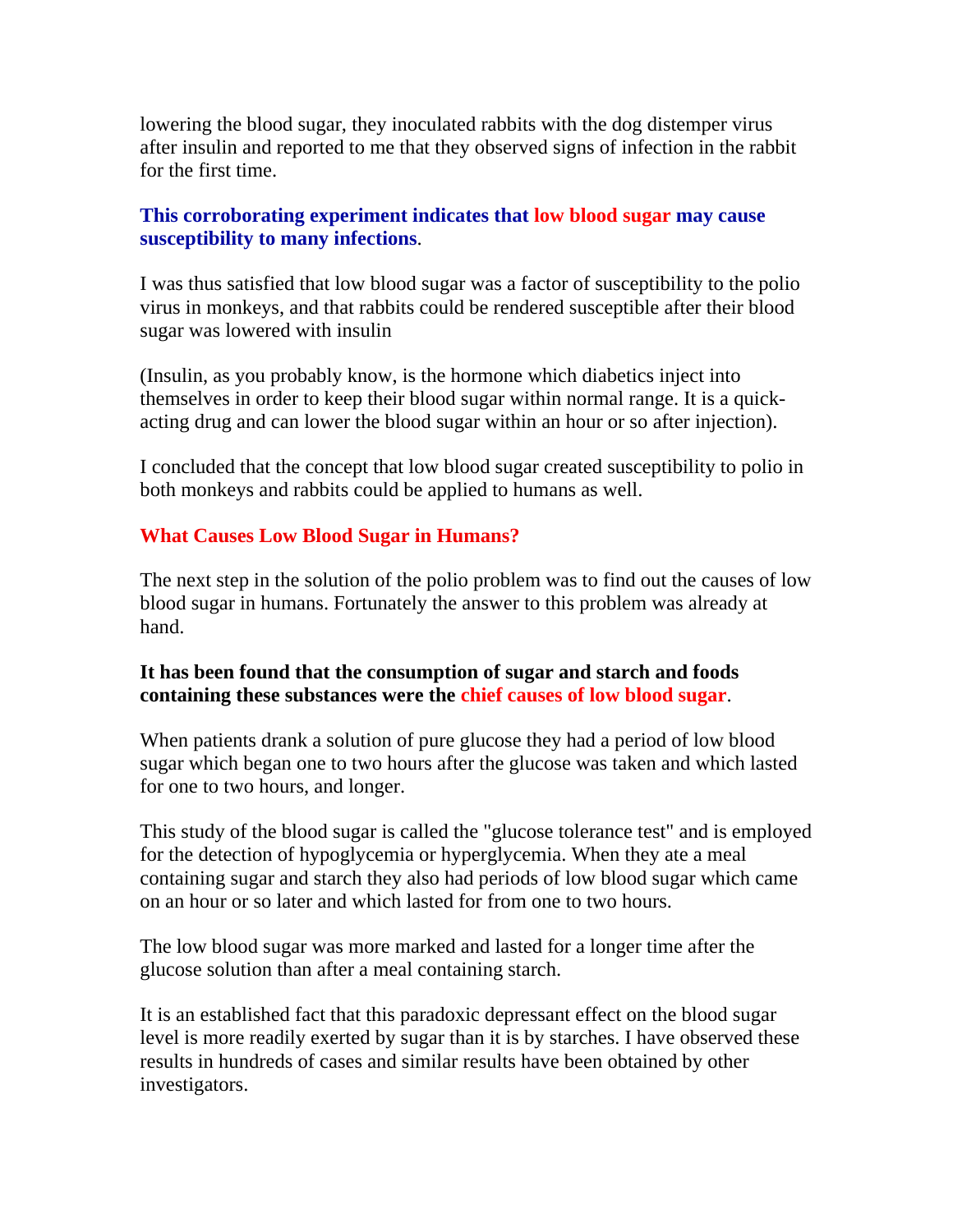#### **It is a surprising paradox: the more sugar (and starch) you eat, the more likely you will develop low blood sugar.**

Drs. E. P. McCullagh and C. R. K. Johnston have shown how the glucose tolerance test is readily influenced by diet. Thus the second problem: What can cause low blood sugar in the human? was solved.

### **How Can Low Blood Sugar be Prevented?**

The third problem, "How can low blood sugar be prevented?" was the only one left and this, too, was readily solved.

**It had been found by other investigators that a meal consisting of protein, fat, and carbohydrates, but with no sugar or starch, NEVER caused low blood sugar.**

The addition of sugar and starch to such a meal could readily produce low blood sugar.

### **Thus I arrived at a simple formula for preventing polio: eliminate from the diet sugar and foods containing sugar, and reduce the consumption of foods containing starch.**

Since eating sugar and starch during a meal may cause low blood sugar after one to three hours, and since elimination of sugar and starch prevents low blood sugar, the invasion of the body by the polio virus will be prevented by a diet containing no sugar and no starch. Protection against polio would thus begin on the very day such a diet was started and protection would last just as long as such a diet was adhered to.

I have found that a diet **completely free of sugar and starch** and consisting of **proteins, fats, and non-starchy vegetables**:

**May be adhered to for years with beneficial effect and absolutely NO harmful effect.** 

**There is NO supporting evidence to indicate that sugar and starch are necessary for health or for energy purposes.**

The human is a carnivore and can thrive on protein and fat alone, if necessary.

**The Eskimos thrive well on meat and fish which yield only protein and fat, and polio is unheard of among them.**